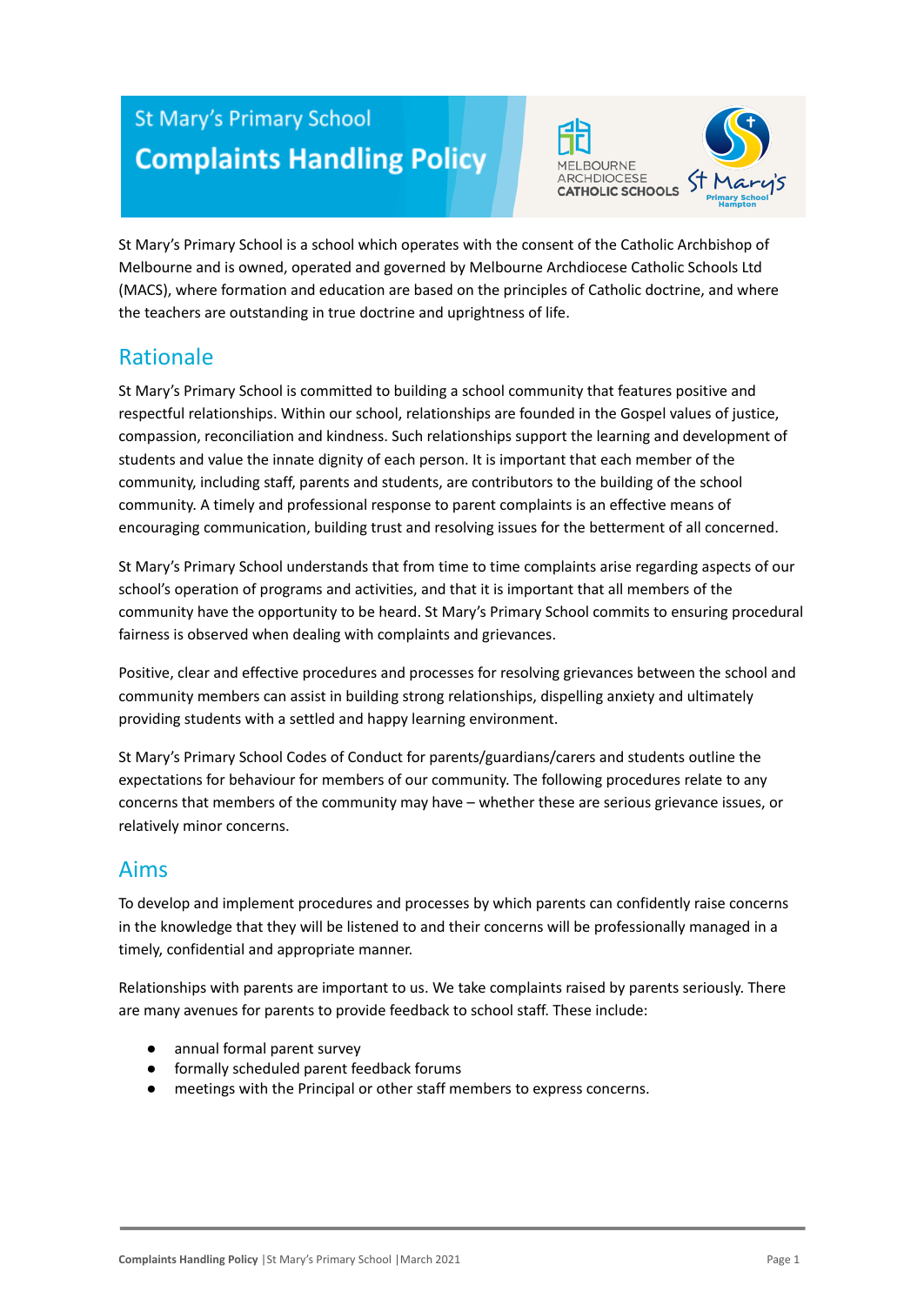## Who to contact to make a complaint

The nature of the complaint will determine who is the most appropriate person or body to manage a Complainant's concerns. In most instances, it is expected that the Complainant will have raised their complaint at St Mary's Primary School before taking it further with MACS.

#### **Complaints should be directed to the school Principal in the first instance**

For complaints of a serious nature involving school staff, the following additional information is provided.

#### **Misconduct or serious misconduct**

All complaints of alleged misconduct or serious misconduct by a teacher or staff member should be reported to the Principal of St Mary's Primary School.

Complaints about teachers can also be reported to the Victorian Institute of Teaching (VIT), the regulator in relation to the registration and investigation of serious misconduct (including conduct which is of a physical or emotional nature) of all teachers in the state of Victoria. If unsure whether the complaint constitutes serious misconduct by a teacher, contact the VIT on 1300 888 067 or [vit@vit.vic.edu.au](mailto:vit@vit.vic.edu.au).

In some cases, certain actions which involve physical or emotional misconduct, such as unlawful assault or threats to the person, may constitute a criminal offence. These types of offences should be reported to and investigated by the police. Initial consultation with the Principal of St Mary's Primary School may help to determine the appropriate course of action in these circumstances.

#### **Child abuse (including sexual offences)**

All complaints of alleged child abuse (including sexual offences) of a school student should be reported to the Principal of St Mary's Primary School.

There are legal obligations on all adults to report child abuse to police once a reasonable belief is formed that a sexual offence has been committed against a child.

Failure to disclose a sexual offence against a child is a criminal offence under section 327 of the *Crimes Act 1958* (Vic.) and applies to all adults (18 years of age and over) in Victoria.

Communication with children under 16 years of age by teachers, staff or any other person to prepare or 'groom' a child for future sexual activity is a criminal offence under section 49M(1) of the Crimes Act and must be reported to the police. The offence of grooming applies to any person aged 18 years or over and does not apply to communication between people who are both under 18 years of age. For further information, refer to MACS Policy 2.19 Child Protection – Reporting obligations.

#### **Complaints against Principal of St Mary's Primary School**

In the case of a complaint involving the Principal of St Mary's Primary School, the MACS Regional General Manager who oversees St Mary's Primary School should be informed immediately.

MACS Regional Offices are located in the North, South, East and West of metropolitan Melbourne. Contact details are listed at the end of this Policy.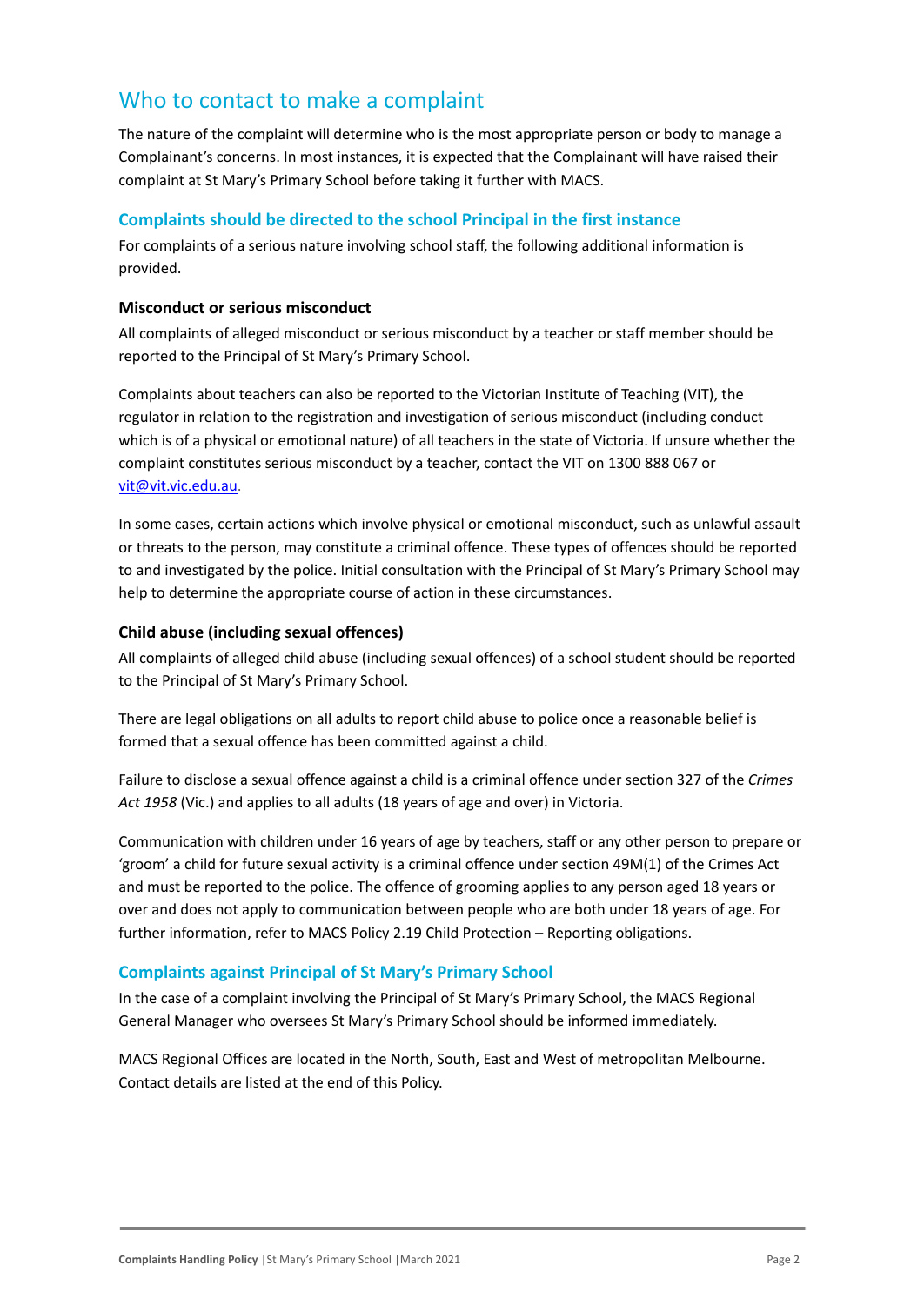#### **Complaints against clergy or other religious persons**

If the complaint relates to the clergy or other religious persons involved with St Mary's Primary School, the Complainant should contact and seek advice from the Professional Standards Unit of the Catholic Archdiocese of Melbourne, 486 Albert Street, East Melbourne. Contact 03 9926 5621 or [psu@cam.org.au.](mailto:psu@cam.org.au)

If the priest or religious person is a member of a religious order, the Complainant should also contact the Provincial Head or professional standards office of that congregation or religious order. If the complaint is about child abuse, see above.

#### **Anonymous complaints**

The governing body of St Mary's Primary School endeavours to address and respond to all complaints. In some situations, our governing body may not be able to fully address complaints that are made anonymously or without sufficient detail being provided to enable an inquiry or investigation, or resolution of the matter. To ensure procedural fairness, respondents have a right to know the particulars of the allegations being made against them and be given an opportunity to respond to them. Where possible, Complainants are encouraged to give their names and to be reassured that we will deal with complaints professionally and in accordance with procedural fairness and confidentiality. If the Complainant wishes to remain anonymous, it is at the Principal's discretion what, if any, action will be taken. Anonymous complaints will be recorded in the same manner as all other complaints are recorded.

## Procedures for complaints about issues at St Mary's Primary School

St Mary's Primary School has developed and maintains a fair, effective and efficient complaint-handling procedure so that complaints about events or decisions at St Mary's Primary School can be addressed. The following steps can guide the procedure in making a complaint about issues arising at St Mary's Primary School

#### **Informal and formal resolution procedures**

#### **Informal resolution procedures**

**Raise the matter directly with the relevant staff member first where appropriate.** If the matter involves your child or an issue of everyday class operation, contact the staff member concerned, preferably by email, explaining the nature of your concern and request a telephone conversation or meeting. Complainants are strongly discouraged from sending or discussing confidential, contentious or emotional information by email. This is best done in a meeting or phone call.

The teacher will acknowledge the email within **two working days**. The staff member may be able to respond to your complaint by return email or telephone with a satisfactory outcome. At times, parties may be assisted to resolve a misunderstanding, miscommunication or lack of clarity through the support of another person, such as another member of staff or the principal.

If further inquiry of the complaint is required, the staff member will explain this to you and direct you to this Policy if you have not already viewed this. They will also establish a clear timeframe for the inquiry and when you can expect further information from them.

**If the matter cannot be resolved informally**, or you wish to make a formal complaint, you can telephone to make an appointment to discuss the matter with the Principal or email your concern in writing.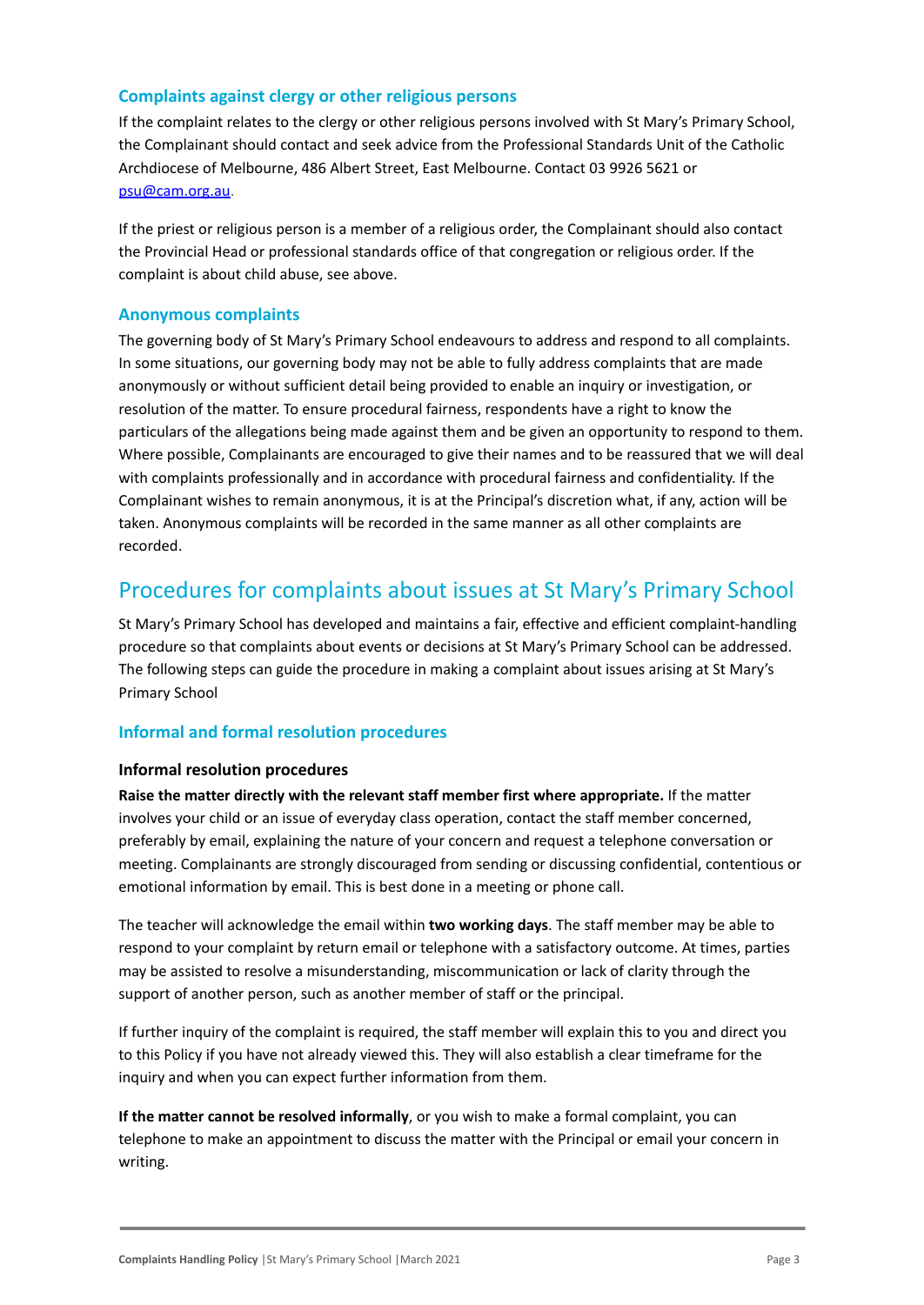#### **Formal resolution procedures**

**If the grievance or concern is about broader school issues, school staff or serious issues** that are difficult to discuss with classroom teachers or if the issue has not been satisfactorily resolved, Complainants are invited to make an appointment to speak with the Principal.

- In all cases, confidentiality is respected. Only the people who need to know about the issue will be involved. The people who need to be informed will be discussed at the meeting.
- Community members may be accompanied by a support person at appointments to resolve grievances.
- All formal discussions and procedures involving grievances will be documented.
- Every attempt will be made to address an issue and, where resolution is possible, it will be reached in a timely manner.

When a formal complaint is received, it will be acknowledged and the Complainant will be provided with a copy of this Policy so they can understand the procedures that will be followed in dealing with their complaint.

## Timeframe for dealing with formal complaints

In moving to more formal procedures, the Principal or a senior member of staff will undertake the inquiry in the following manner, ensuring procedural fairness is observed:

- organise a meeting/phone conference with you
- direct you to a copy of this Policy if you have not already viewed this document
- at the outset, establish the timeframe for the inquiry into the matter and when you can expect to hear further information or have a resolution. This would normally be within 10 working days
- fully document the complaint, any actions taken to resolve it and outcomes of those actions
- further consider the matter
- ensure that no one is victimised as a result of a complaint being made
- if necessary, enable a Complainant to be accompanied at meetings by another person of their choice as a support person
- if appropriate, enable the person against whom the complaint has been made to respond, and to be accompanied to any meeting by another person of their choice as a support person
- advise the Complainant of the outcome of the inquiry in writing.

## Recording complaints

All complaints received at St Mary's Primary School will be recorded, even those which are about issues perceived as minor. This helps us to identify key risk areas or any whole-school issues which, if left unresolved, could lead to harm or injury or more serious concerns.

The following information about complaints received will be recorded:

- contact details of the Complainant
- date of complaint and method of communication
- nature of the complaint and the requested resolution
- name of the staff member handling the issue
- any actions and the timeframe taken, minutes of meetings and communication
- a statement of the outcome, including the closure date and date of advising the Complainant of the outcome.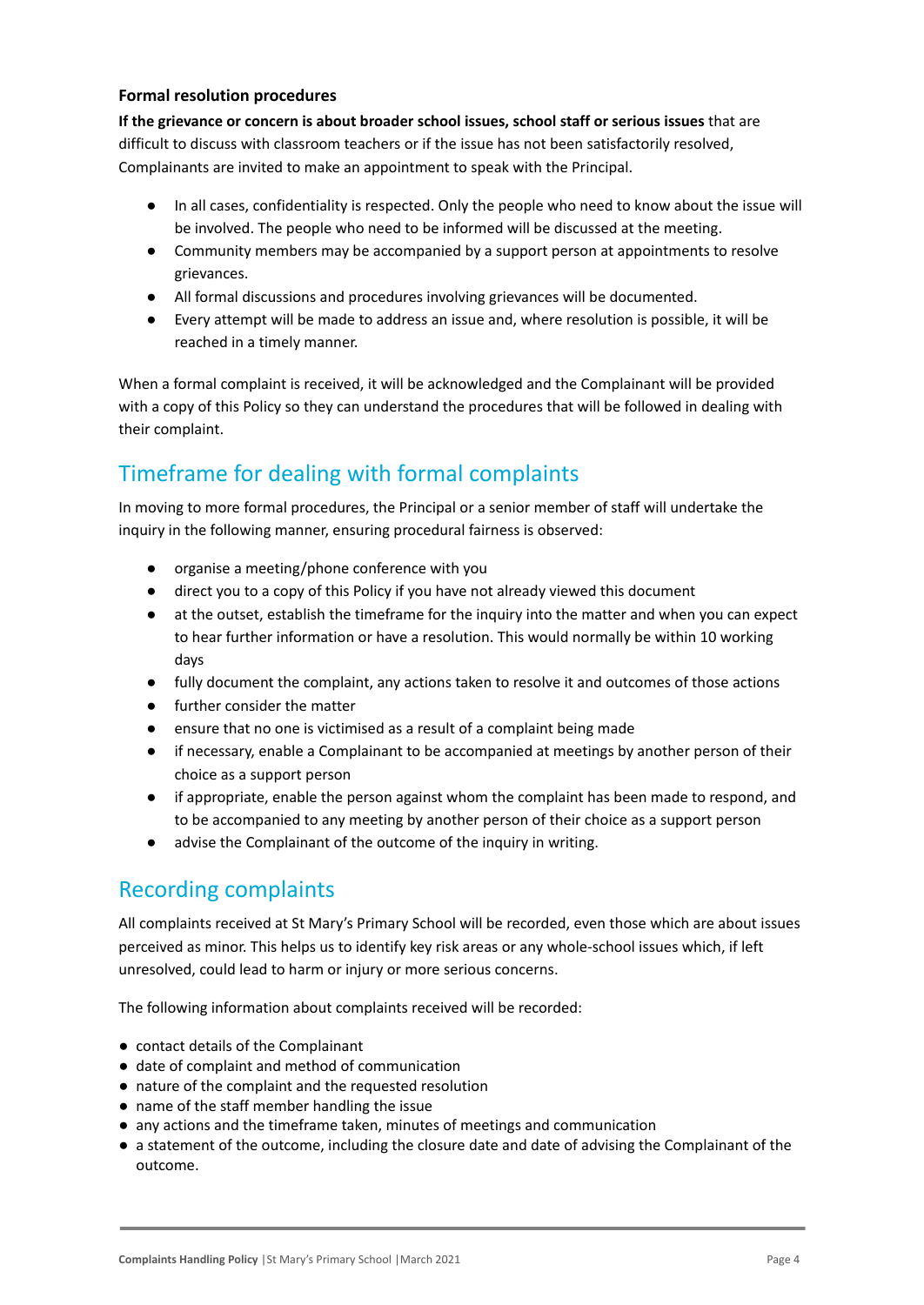## Expectations of and information for parents and guardians

In making a complaint, St Mary's Primary School requests and expects that the Complainant will:

- raise the concern or complaint as soon as possible after the issue has arisen
- communicate and respond in ways that are constructive, fair and respectful
- provide complete and factual information about the concern or complaint
- observe confidentiality and a respect for sensitive issues
- act in good faith to achieve an outcome acceptable to all parties
- have realistic and reasonable expectations about possible outcomes/remedies.

If your concern/complaint relates to your child's treatment by another student or students while at St Mary's Primary School, we expect that you will refer your complaint directly to the School, via your child's class teacher, Deputy Principal or Principal. Under no circumstances should you approach another student while in the care of the school to discuss the issue or chastise them. Direct contact with parents to resolve the matter is also discouraged if the complaint pertains to issues or incidents that have arisen at the School.

Parents and guardians making complaints should ascertain the facts as best they can, and contact the Principal at their earliest convenience.

- Parents and guardians with complaints may contact the School by telephone, in person or in writing.
- Parents and guardians visiting the School to make a complaint are advised that the Principal may not be immediately available to discuss the complaint.

However, details regarding the complaint can be taken by the office staff, and an appointment time can be made to meet with the Principal.

Parents and guardians making complaints are to be respectful, confidential and courteous. Parents who are unreasonable, threatening or discourteous can expect their discussions with the Principal to be terminated until such time as an alternative discussion time is arranged by the school.

The School will record the details of all complaints including the name and contact details of the persons making the complaints. The School will then refer the complaint to the most appropriate person to undertake an inquiry. There will be many occasions that this will be someone other than the Principal. The staff member conducting the inquiry may conduct a preliminary inquiry or communicate with the parent to discuss the matter further.

If the scope of the inquiry is beyond the capacity or jurisdiction of the school, the matter will be referred to the MACS Regional General Manager and the parent will be informed of the referral.

Parents and guardians discussing complaints with the Principal may be accompanied by a support person. The support person can be a family member, a friend or a professional with knowledge of the student. Any person acting in a professional capacity on behalf of the parents must provide their occupational details and full name prior to the meeting being held. It is at the Principal's discretion whether an external professional is a participating member of any school meeting. The support person may encourage and facilitate sharing of parent knowledge, perception and issues. The support person should support a positive working relationship between all parties. The support person does not speak on behalf of parents/guardians/carers discussing complaints with the Principal.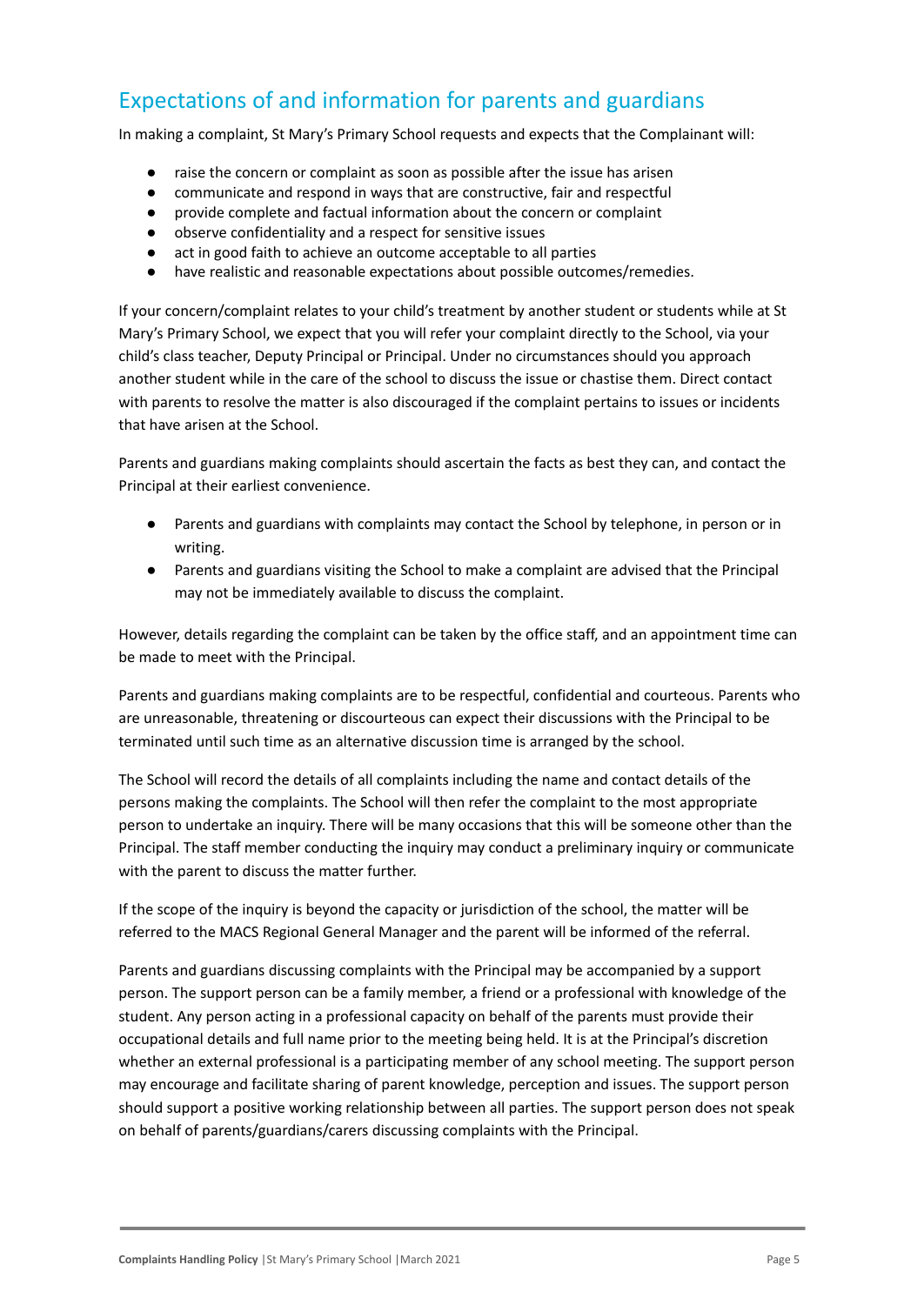Any inquiry conducted by the School will be done so in a timely, efficient and confidential manner, ensuring the fair principles of natural justice are applied for all. Parents will be provided with an anticipated timeframe for a resolution. The staff member conducting the inquiry will record the details of the inquiry.

Privacy laws may prohibit information being provided to the Complainant of any specific action that has been taken in relation to individuals about whom the complaint has been raised.

## Outcomes of complaints

Outcomes to complaints and grievances can include the following:

- $apology either verbal or written$
- mediation with an internal or external mediator
- official warning
- disciplinary action
- behavioural contract (in the case of a student)
- pastoral or spiritual care
- an understanding that the behaviour will not be repeated
- a change in policy or procedure.

#### **Complaint escalation**

If the matter cannot be resolved at the School level, or if the complaint is about the Principal of St Mary's Primary School, Complainants may contact the relevant MACS Regional Office (see details below).

When a complaint is serious or it is not resolved after the involvement of the MACS Regional General Manager, it may be referred to the MACS Executive Director for review.

If the complaint is unable to be resolved to the satisfaction of the Complainant, but the matter is however finalised, the Complainant has the right to seek alternative independent or other advice, or contact other entities such as the Victorian Equal Opportunity and Human Rights Commission, the Catholic Education Commission of Victoria Ltd or the Victorian Civil and Administrative Tribunal.

### Withdrawal of a complaint

A complaint can be withdrawn at any stage during the complaint management procedures. A complaint should be retracted in writing by the Complainant and addressed to the relevant MACS Regional General Manager

## MACS Regional Office contact details

Complainants can lodge a complaint to be referred to the MACS Regional General Manager of the relevant school zone via email or telephone as per contact details below:

| Eastern Regional Office    | Northern Regional Office   |
|----------------------------|----------------------------|
| 39 Hewish Road             | 25 Norwood Crescent        |
| CROYDON VIC 3136           | MOONEE PONDS VIC 3039      |
| Ph: 03 9427 6400           | Ph: 03 8387 3200           |
| Email: ero@macs.vic.edu.au | Email: nro@macs.vic.edu.au |